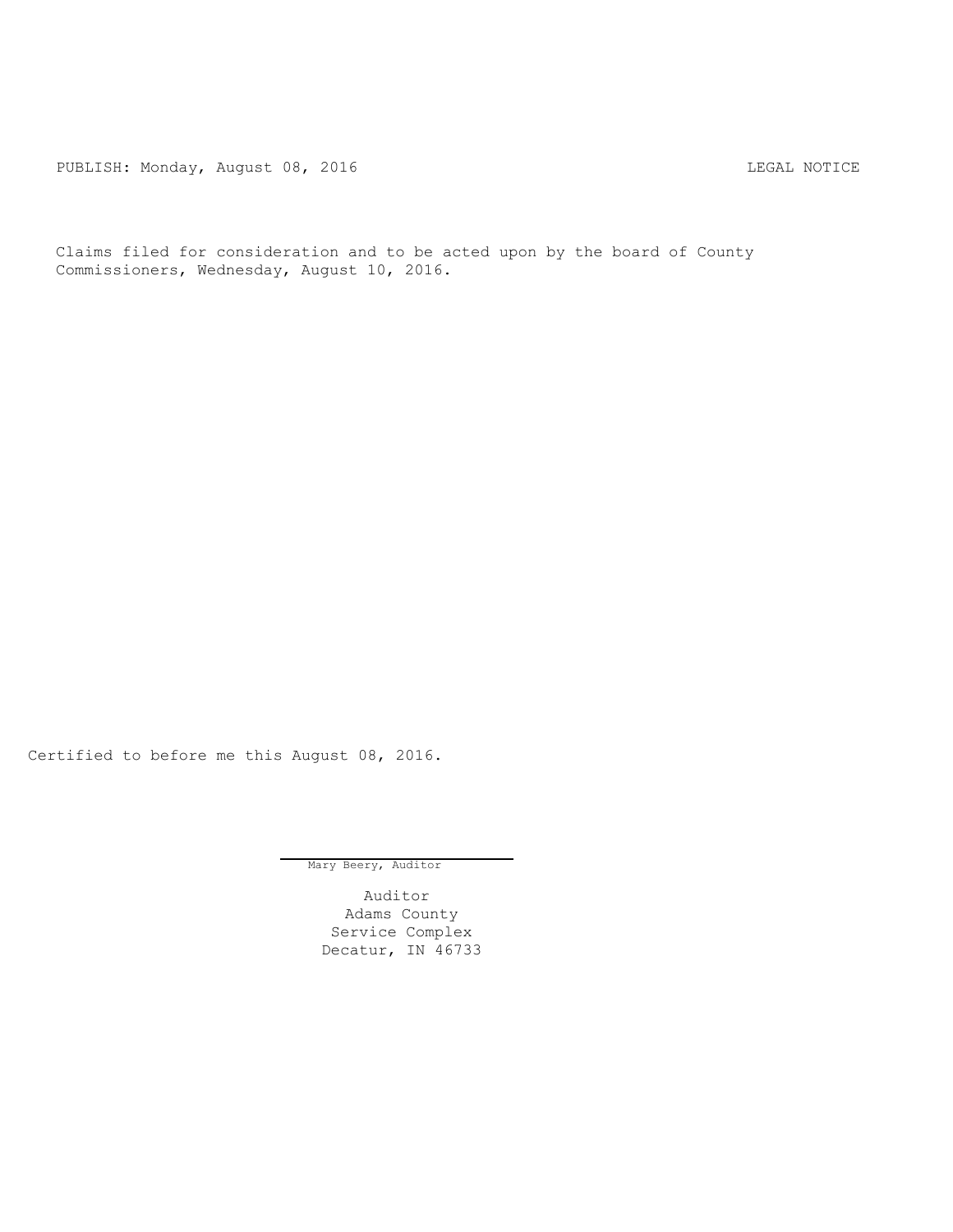

## **Claims Docket for Newspaper Adams County, Indiana**

## For Period: **7/13/2016** to **7/26/2016**

Date Claims to be Paid: **8/10/2016**

*313 W. Jefferson St. Decatur, IN 46733 (219) 724-2600*

| Vendor                                   | <b>Amount</b> | <b>Vendor</b>                         | Amount    |
|------------------------------------------|---------------|---------------------------------------|-----------|
| Adams Memorial Hospital                  | 33,967.64     | Berne Ready Mix                       | 128.25    |
| <b>Berne Witness</b>                     | 17.83         | Suburban Propane LP                   | 82.50     |
| <b>Charles Bowers</b>                    | 2,333.33      | Cintas Location #338                  | 54.35     |
| City Of Decatur                          | 3,509.73      | Complete Printing Service             | 49.50     |
| Computer Systems, Inc.                   | 164.52        | Decatur Daily Democrat                | 172.16    |
| Douglas L. Bauman                        | 48.00         | Everett Refrigeration & E             | 93.75     |
| Fleming Excavating, Inc.                 | 30,502.76     | Gordon Food Service                   | 3,284.19  |
| Graybar                                  | 638.82        | Hall Signs                            | 3,594.23  |
| Innovative Concepts                      | 639.80        | Legal Directories Publishing Co. Inc. | 8.75      |
| Lehman Feed Mill                         | 1,251.75      | Mark S. Gresla, MD                    | 420.25    |
| Moser Motor Sales, Inc.                  | 41.47         | Roto-Rooter                           | 200.00    |
| Sherwin-Williams                         | 195.57        | Ideal Office Source                   | 163.98    |
| Three Rivers Barricade & Equipment Co.   | 2,162.48      | Top Supply Company LLP                | 166.22    |
| West Payment Center                      | 512.53        | Adams County Automotive Supply, Inc.  | 9.19      |
| Jay County REMC                          | 49.15         | Bluhm & Reber                         | 335.00    |
| Don Myers Plumbing                       | 334.59        | Youth Opportunity Center, Inc         | 3,080.00  |
| Connie Sprunger                          | 44.26         | Indiana Farm Bureau Insurance         | 225.00    |
| Northern District Clerk's Association    | 120.00        | Chad W. Sprunger                      | 1,004.49  |
| Zurcher's Best-One Tire & Auto Care, Inc | 163.75        | Kristina Nichols                      | 16.72     |
| <b>Expert Transmission</b>               | 63.00         | Harvest Land Co-op                    | 323.36    |
| Koorsen Fire and Security, Inc.          | 68.00         | Wal-Mart                              | 327.37    |
| Adams County Truck Repair, Inc.          | 234.97        | Missy Smitley                         | 19.80     |
| Michael G. Werling                       | 510.00        | Professional Food Equipment & Service | 100.00    |
| Southeastern Equipment Company Inc       | 175.86        | Troyer's Market LLC                   | 3,061.52  |
| Hiram J. Hash & Sons, Inc.               | 68.68         | Bi-County Services, Inc               | 3,276.00  |
| 5 Alarm Fire & Safety Equipment, LLC     | 398.44        | Extinguisher Co. No. 1                | 103.68    |
| Verizon Wireless                         | 607.35        | <b>Stationair's Express</b>           | 1,975.29  |
| Karla Marbach                            | 6.16          | Schwartz Steel LLC                    | 55.88     |
| Chad Kukelhan                            | 148.73        | <b>First National Bank</b>            | 27.08     |
| John August                              | 174.07        | FlexPAC                               | 374.95    |
| Decatur Ace Hardware                     | 1,022.14      | WM Imaging Solutions, Inc.            | 30.00     |
| K-Tech Specialty Coatings Inc.           | 113,294.59    | O'Reilly Auto Parts                   | 3.99      |
| William Grimm                            | 11.04         | Carnall, Andrews & Crell, P.C.        | 121.10    |
| Central Customer Charges                 | 227.87        | Ebberts Seed and Chemical             | 422.00    |
| <b>IFCA</b>                              | 1,815.00      | Frontier                              | 147.03    |
| Mediacom                                 | 98.91         | Commercial Filter Service, Inc.       | 81.13     |
| USI, Consultants, Inc.                   | 25,053.00     | CenturyLink                           | 2,573.24  |
| Indiana County Assessor Assoc. (ICAA)    | 900.00        | U.S. Aggregates Inc.                  | 52,480.13 |
| Kristina A. Nichols/Cans for CoPays      | 69.18         | Kroger Pharmacy Patient Accounts      | 23.30     |
| Llama Corporation                        | 1,188.50      | RPM Machinery, LLC                    | 154.04    |
| Healthcare Waste Management, Inc.        | 50.00         | Jessica Nix                           | 248.97    |
| <b>Element Materials Technology</b>      | 80.00         | Elaine Shafley                        | 2,916.67  |
| H & S Fabrication, LLC                   | 955.00        | Barb Lehrman                          | 61.60     |
| Redwood Toxicology Laboratory, Inc.      | 348.12        | Jamie Wetter                          | 120.12    |
| Emergency Mobile Tech, Inc.              | 1,515.00      | <b>Staples Business Advantage</b>     | 434.33    |
| Four U Packaging                         | 318.08        | Adams Co Treasurer - AEP              | 13,835.79 |
| Adams Co Treasurer - NIPSCO              | 1,069.56      | Optio Data                            | 1,032.71  |
| Kristina A Nichols/Special Needs         | 61.83         | Carole Heiser                         | 500.00    |
|                                          |               |                                       |           |